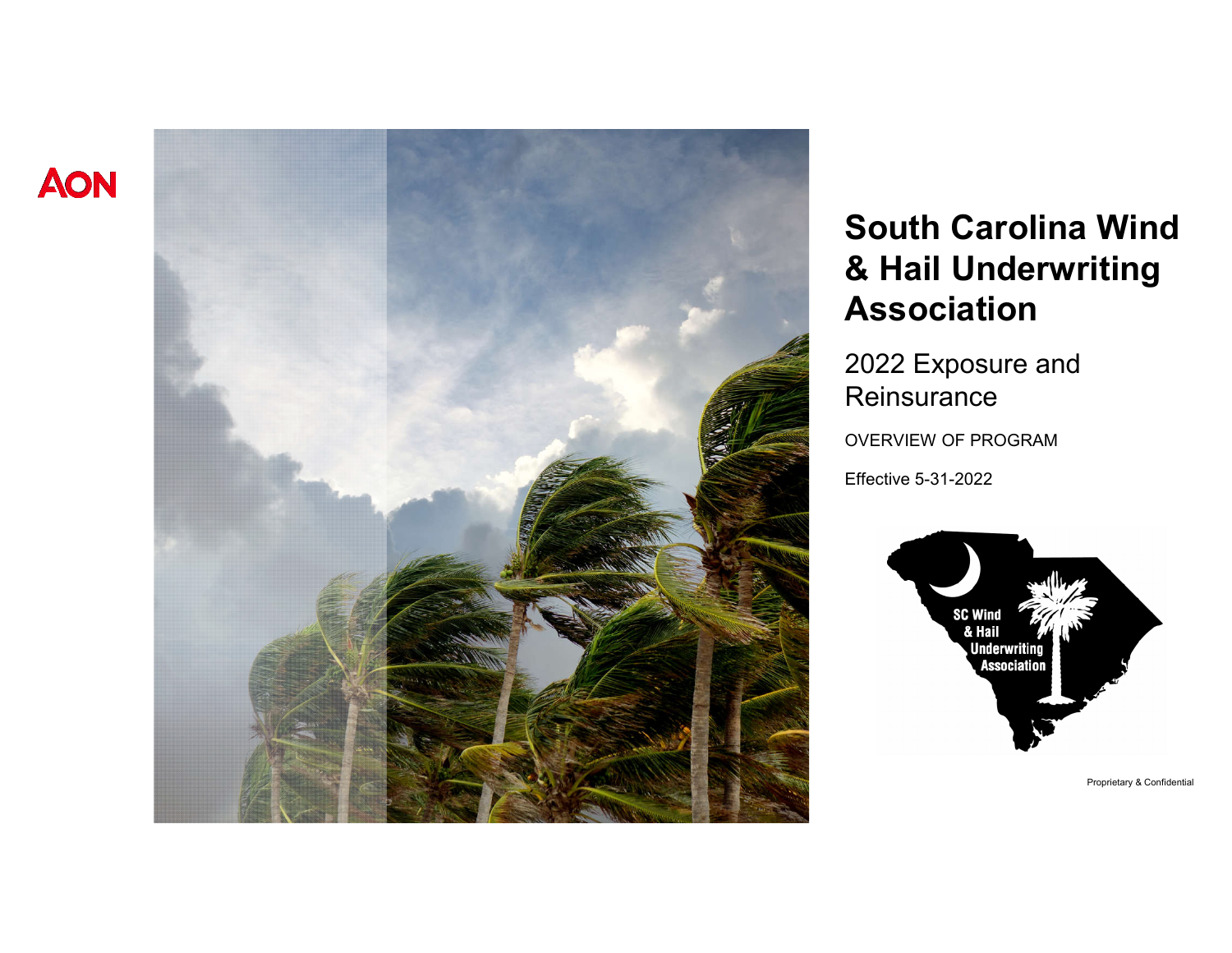

#### **Overview**

- SC Wind is the residual market for coastal property insurance in South Carolina
- Further information Is available at: www.scwind.com

#### **Exhibits**

- 1. In-force Exposure Data
- 2. PML Summary
- 3. Large Storm Recasts
- 4. Reinsurance Program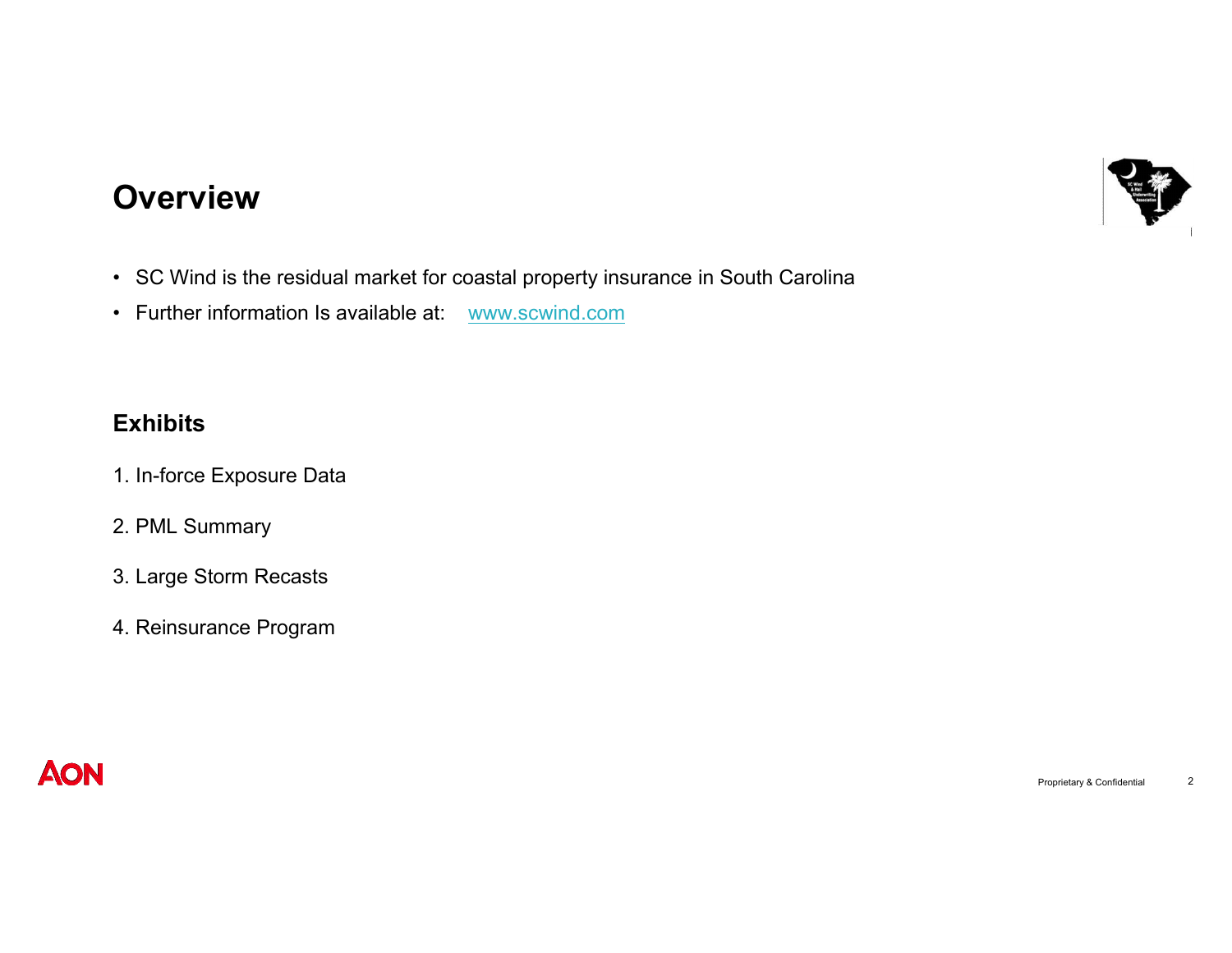

# **Exhibit 1: In-Force Exposure Data by County and Zone**

|                     | In-Force Policies @ 01-31-21 |                 |                |               |  | In-Force Policies @ 01-31-22 |            |                |               |
|---------------------|------------------------------|-----------------|----------------|---------------|--|------------------------------|------------|----------------|---------------|
|                     |                              |                 |                |               |  |                              |            |                |               |
|                     | Policy                       | In-force        | <b>Insured</b> | % of Total in |  | Policy                       | In-force   | <b>Insured</b> | % of Total in |
| County              | Count                        | <b>Premiums</b> | Limits         | County        |  | Count                        | Premiums   | Limits         | County        |
|                     |                              |                 |                |               |  |                              |            |                |               |
|                     | Zone 1                       |                 |                |               |  |                              |            |                |               |
| <b>BEAUFORT</b>     | 2,255                        | 5,565,676       | 1,079,233,973  | 85%           |  | 2,181                        | 5,864,690  | 1,125,686,635  | 86%           |
| <b>CHARLESTON</b>   | 1.397                        | 5,386,158       | 776,252,048    | 59%           |  | 1,315                        | 5,414,047  | 774,469,688    | 58%           |
| <b>COLLETON</b>     | 306                          | 762,838         | 113,099,870    | 100%          |  | 281                          | 745,129    | 109,937,976    | 100%          |
| <b>GEORGETOWN</b>   | 996                          | 2,665,286       | 421,708,061    | 69%           |  | 950                          | 2,776,446  | 430,988,790    | 68%           |
| <b>HORRY</b>        | 6,926                        | 11,881,595      | 1,502,850,701  | 85%           |  | 6,448                        | 11,580,787 | 1,458,928,862  | 84%           |
| <b>Total Zone 1</b> | 11,880                       | 26,261,553      | 3,893,144,653  | 76%           |  | 11,175                       | 26,381,099 | 3,900,011,951  | 76%           |
|                     |                              |                 |                |               |  |                              |            |                |               |
|                     | Zone <sub>2</sub>            |                 |                |               |  |                              |            |                |               |
| <b>BEAUFORT</b>     | 480                          | 800,661         | 195,596,349    | 15%           |  | 395                          | 719,737    | 175,835,160    | 14%           |
| <b>CHARLESTON</b>   | 1,453                        | 3,017,732       | 548,650,282    | 41%           |  | 1,367                        | 3,074,080  | 556,156,839    | 42%           |
| <b>COLLETON</b>     |                              |                 |                |               |  |                              |            |                |               |
| <b>GEORGETOWN</b>   | 586                          | 958,359         | 185,818,016    | 31%           |  | 599                          | 1,069,546  | 200,898,039    | 32%           |
| <b>HORRY</b>        | 1,335                        | 1,614,512       | 272,578,425    | 15%           |  | 1,292                        | 1,697,943  | 284,472,307    | 16%           |
| <b>Total Zone 2</b> | 3,854                        | 6,391,264       | 1,202,643,072  | 24%           |  | 3,653                        | 6,561,306  | 1,217,362,345  | 24%           |
|                     |                              |                 |                |               |  |                              |            |                |               |
| <b>Grand Total</b>  | 15,734                       | 32,652,817      | 5,095,787,725  | 100%          |  | 14,828                       | 32,942,405 | 5,117,374,296  | 100%          |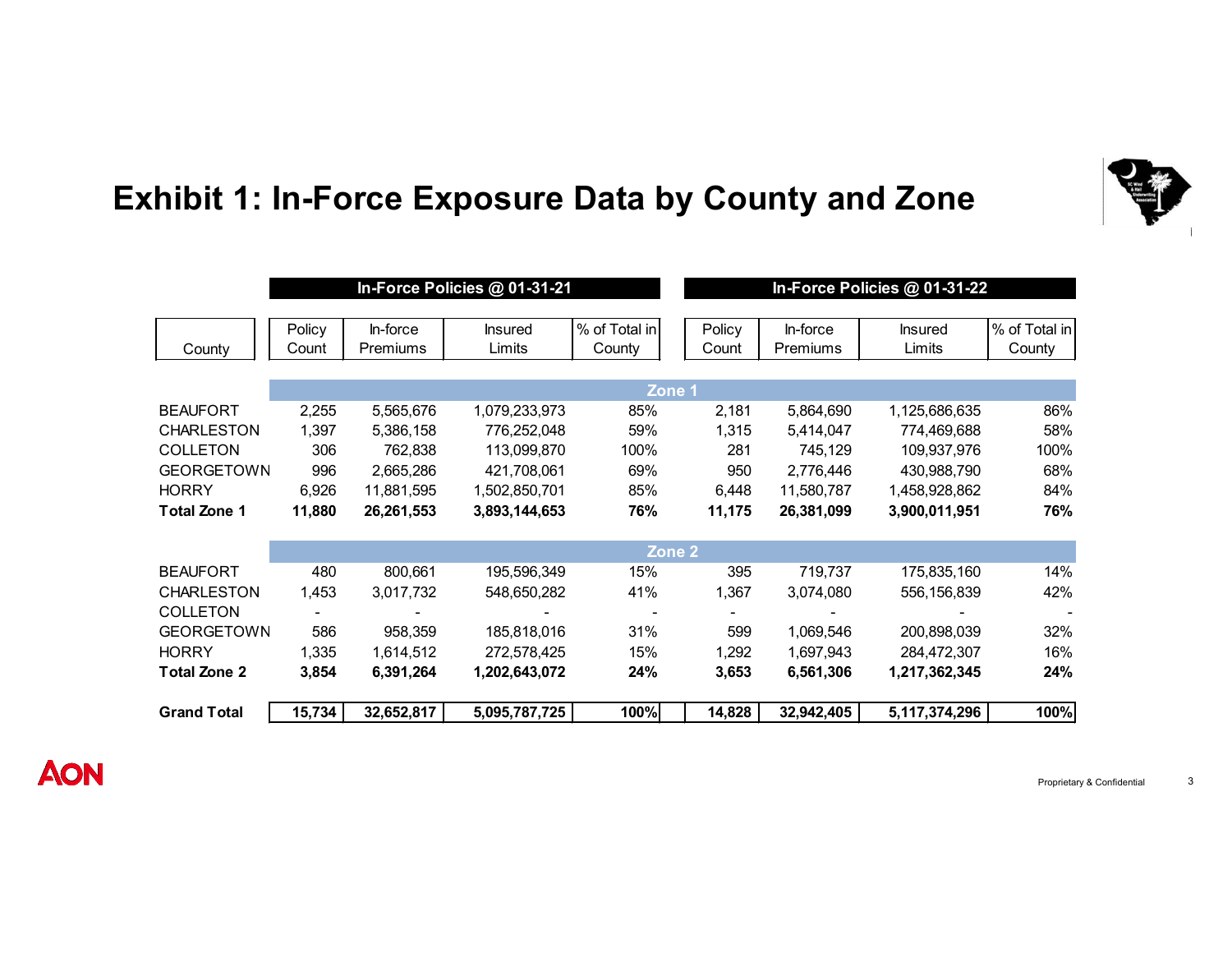# **Exhibit 2: All Peril Occurrence PMLs by Model**

|                           | $1/31/21$ Inforce         | $1/31/22$ Inforce  |                           | 1/31/21 Inforce                 | $1/31/22$ Inforce                      |                           | $1/31/21$ Inforce                | $1/31/22$ Inforce                |
|---------------------------|---------------------------|--------------------|---------------------------|---------------------------------|----------------------------------------|---------------------------|----------------------------------|----------------------------------|
| <b>VE</b> Verisk          | <b>Touchstone</b><br>v8.0 | Touchstone<br>v9.0 | RMS                       | <b>RMS RiskLink</b><br>$v$ 18.1 | <b>RMS RiskLink</b><br>v <sub>21</sub> |                           | Average<br><b>Modeled Losses</b> | Average<br><b>Modeled Losses</b> |
| 1000 yr                   | 1,296,088,781             | 1,292,973,384      | 1000 yr                   | 879,500,336                     | 862,031,105                            | 1000 yr                   | 1,087,794,558                    | 1,077,502,244                    |
| 500 yr                    | 1,070,390,466             | 1,066,865,805      | 500 yr                    | 638,308,306                     | 629,932,374                            | 500 yr                    | 854,349,386                      | 848,399,090                      |
| 250 yr                    | 784,515,906               | 782,136,062        | 250 yr                    | 431,718,685                     | 429.916.486                            | 250 yr                    | 608,117,295                      | 606,026,274                      |
| 150 yr                    | 542,020,965               | 547,588,339        | 150 yr                    | 301,384,072                     | 303,430,294                            | 150 yr                    | 421,702,519                      | 425,509,316                      |
| 100 yr                    | 423,601,400               | 420,693,257        | 100 yr                    | 224,353,861                     | 227, 254, 310                          | 100 yr                    | 323,977,631                      | 323,973,783                      |
| 50 yr                     | 257,380,588               | 255,453,565        | 50 yr                     | 123,113,220                     | 127,848,971                            | 50 <sub>yr</sub>          | 190,246,904                      | 191,651,268                      |
| 25 yr                     | 123,473,914               | 124,475,037        | 25 yr                     | 58,411,077                      | 64, 132, 339                           | 25 yr                     | 90,942,495                       | 94,303,688                       |
| AAL                       | 21,090,909                | 21, 139, 191       | AAL                       | 11,468,217                      | 12,260,484                             | <b>AAL</b>                | 16,279,563                       | 16,699,837                       |
| \$ US in Ones - Net of QS |                           |                    | \$ US in Ones - Net of QS |                                 |                                        | \$ US in Ones - Net of QS |                                  |                                  |

### **AON**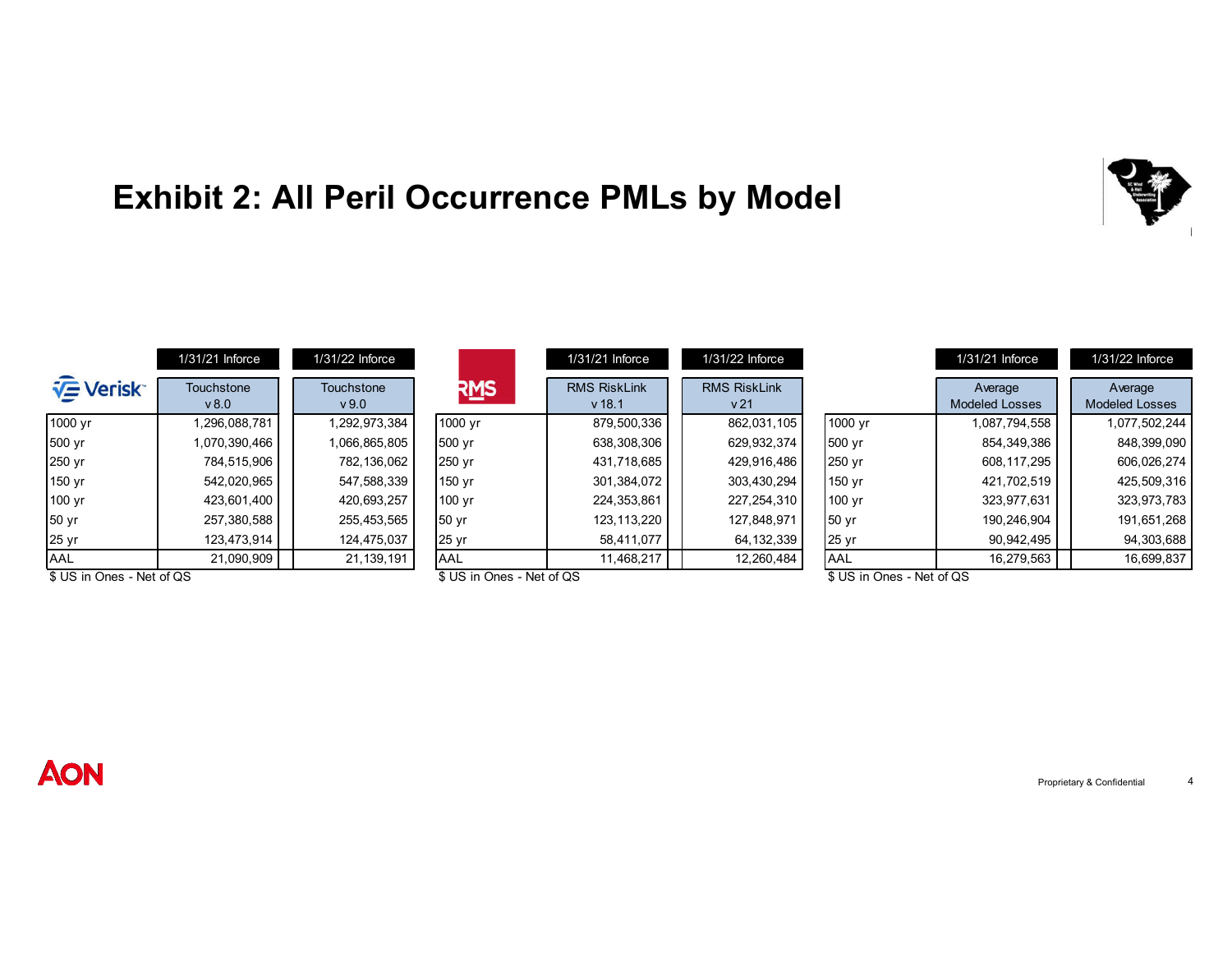

#### **Exhibit 3: Large Storm Recasts**

#### *Based on 1/31/2022 Exposure Data*

#### **U.S. Hurricane Historical and Recast Losses - Net of Depop. Quota Share**

|         |      |                       | Original               | PV@                    | Average                  | <b>Client</b>           |
|---------|------|-----------------------|------------------------|------------------------|--------------------------|-------------------------|
| Event   | Year | Category              | <b>SC Wind</b><br>Loss | 5%<br><b>Inflation</b> | <b>Modeled</b><br>Recast | % of<br><b>Industry</b> |
|         |      |                       |                        |                        |                          |                         |
| Floyd   | 1999 | RMS Cat 2   AIR Cat 2 | 5,751,314              | 17,665,298             | 3,537,114                | 0.1%                    |
| Fran    | 1996 | RMS Cat 3   AIR Cat 2 |                        |                        | 5,931,329                | 0.1%                    |
| Hugo    | 1989 | RMS Cat 4   AIR Cat 4 | 95,758,066             | 479,095,659            | 155,911,450              | $1.0\%$                 |
| Hazel   | 1954 | RMS Cat 3   AIR Cat 4 |                        |                        | 43,556,269               | 0.2%                    |
| Irma    | 2017 | AIR Cat 3<br>RMS N/A  |                        |                        | 517,895                  | 0.0%                    |
| Matthew | 2016 | RMS Cat 1   AIR Cat 1 | 16,911,507             | 22,663,037             | 16,493,926               | 0.8%                    |
| Hermine | 2016 | RMS Cat 1   AIR Cat 1 |                        |                        | 916,876                  | 0.7%                    |
| Wilma   | 2005 | RMS Cat 3   AIR Cat 3 |                        |                        |                          | 0.0%                    |
| Dennis  | 2005 | RMS Cat 3   AIR Cat 3 |                        |                        |                          | 0.0%                    |
| Jeanne  | 2004 | RMS Cat 3   AIR Cat 2 | 6,689                  | 16,098                 |                          | 0.0%                    |
| Frances | 2004 | RMS Cat 2   AIR Cat 1 | 27,457                 | 66,079                 | 542                      | 0.0%                    |
| Charley | 2004 | RMS Cat 4   AIR Cat 4 | 2,656,258              | 6,392,602              | 3,266,010                | 0.0%                    |
| Opal    | 1995 | RMS Cat 3   AIR Cat 3 |                        |                        |                          | 0.0%                    |
| Andrew  | 1992 | RMS Cat 4   AIR Cat 5 |                        |                        |                          | 0.0%                    |
| Donna   | 1960 | RMS Cat 4   AIR Cat 4 |                        |                        | 1,199,964                | 0.0%                    |
| Florida | 1926 | RMS Cat 4   AIR Cat 4 |                        |                        |                          | 0.0%                    |

US \$ in ones

\* % of Industry based on trended PCS losses to 2022 dollars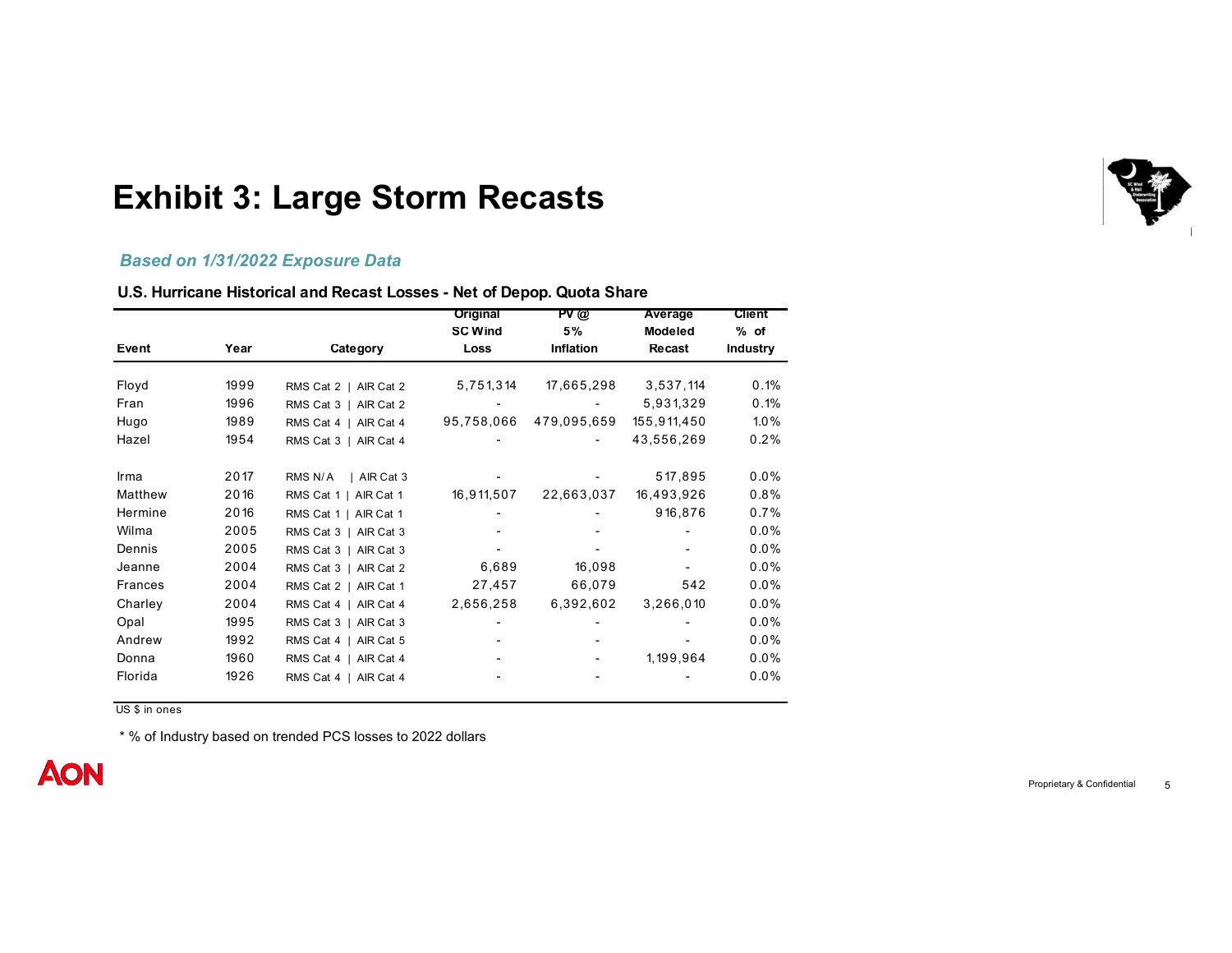

### **Exhibit 4: SC Wind 2022-23 Reinsurance Program**



**AON** 

\$1.0 B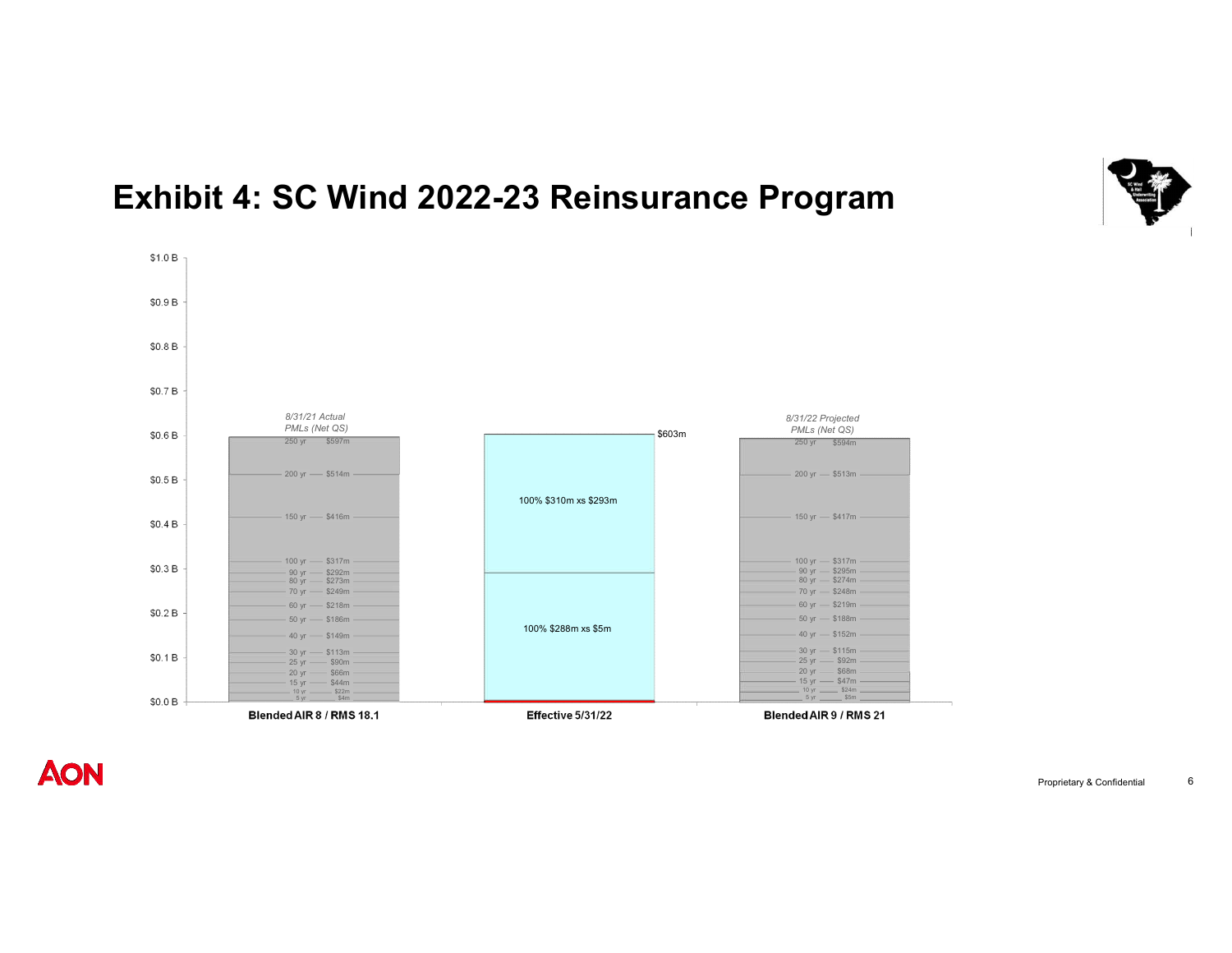

# **Exhibit 4: SC Wind 2022-23 Reinsurance Program (cont'd)**

- Reinsurance Program overseen by SC Wind Reinsurance Committee
- All Reinsurers rated A. M. Best or S&P A- or better or have collateralized their liability.
- Pre-Paid Reinstatements
- There is a Facultative Program that assumes 100% of select risks
- Exposure and PML estimates for the 2022 Hurricane Season are close to flat vs 2021
- SC Wind Uses a 50/50 Blend of AIR and RMS to determine Reinsurance Structure
- Broker Of Record: Aon Re (Stamford, CT)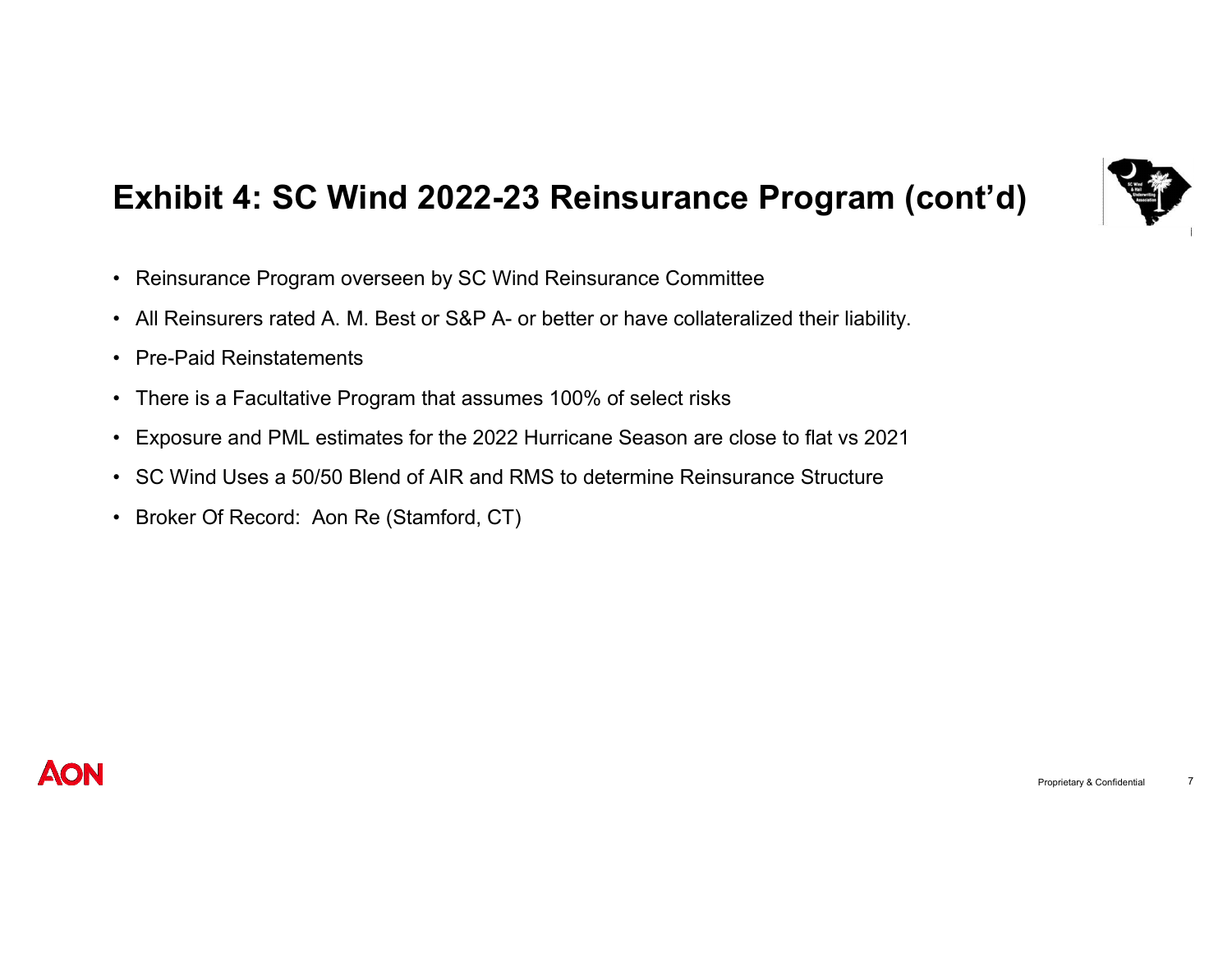#### **Questions**



Please direct questions to Executive Director Smitty Harrison at: smitty@scwind.com

**AON**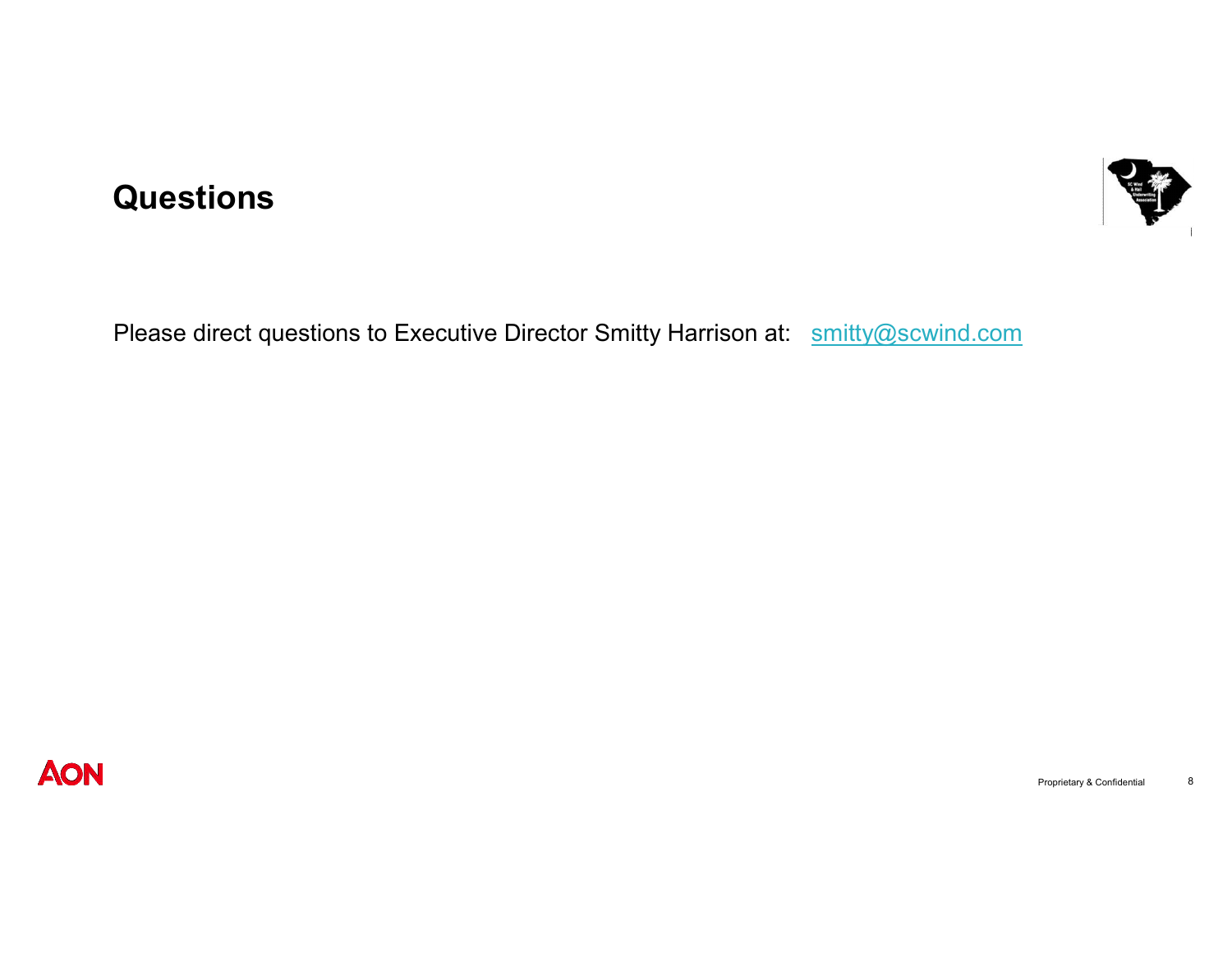### **Limitations Regarding Use of Catastrophe Models**

This report includes information that is output from catastrophe models of AIR Worldwide Corporation (Verisk), CoreLogic, Impact Forecasting, LLC (IF), and Risk Management Solutions, Inc. (RMS). The information from the models is provided by Aon Benfield Inc. (Aon) under the terms of its license agreements with Verisk, CoreLogic, IF, and RMS.

The results in this report from Verisk, CoreLogic, IF, and RMS are the products of the exposures modeled, the financial assumptions made concerning insurance terms such as deductibles and limits, and the risk models that project the dollars of damage that may be caused by defined catastrophe perils. Aon recommends that the results from these models in this report not be relied upon in isolation when making decisions that may affect the underwriting appetite, rate adequacy or solvency of the company.

The Verisk, CoreLogic, IF, and RMS models are based on scientific data, mathematical and empirical models, and the experience of engineering, geological, meteorological and terrorism experts. Calibration of the models using actual loss experience is based on very sparse data, and material inaccuracies in these models are possible. The loss probabilities generated by the models are not predictive of future hurricanes, other windstorms, or earthquakes or other natural or man made catastrophes, but provide estimates of the magnitude of losses that may occur in the event of such catastrophes.

Aon makes no warranty about the accuracy of the Verisk, CoreLogic, IF, and RMS models and has made no attempt to independently verify them. Aon will not be liable for any loss or damage arising from or related to any use of, or decisions based upon, data developed using the models of Verisk, CoreLogic, IF, and RMS, including without limitation special, indirect or consequential damages.

#### **MON**

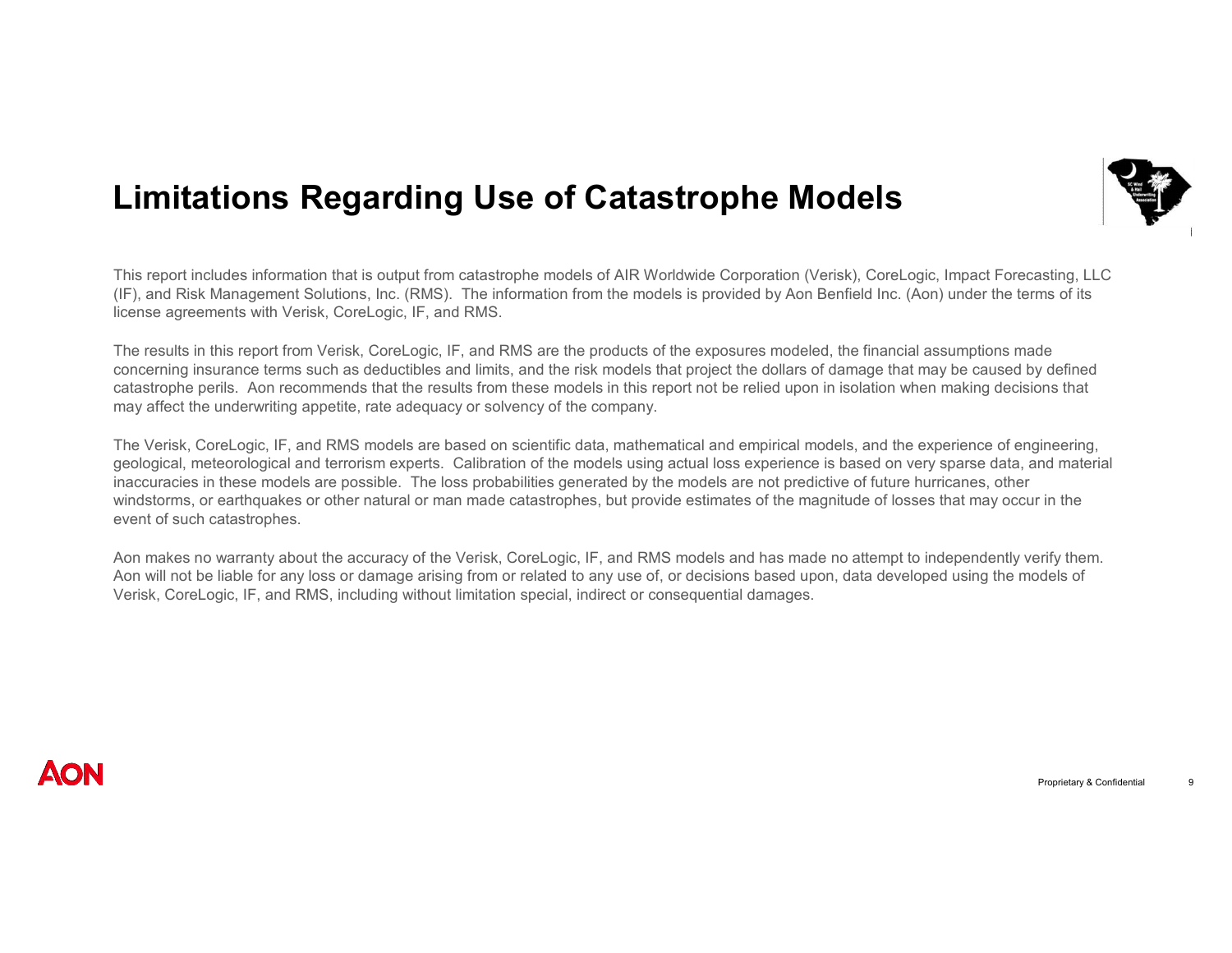## **Additional Limitations of RMS**



This report, and the analyses, models and predictions contained herein ("Information"), are based on data provided by South Carolina Wind and Hail Underwriting Association, and compiled using proprietary computer risk assessment technology of Risk Management Solutions, Inc. ("RMS"). Such Information constitutes RMS confidential and proprietary information and trade secrets. South Carolina Wind and Hail Underwriting Association shall (i) not disclose such Information to any third party; (ii) use such Information only for the purpose of facilitating an actual imminent reinsurance placement ("Purpose"); (iii) limit the disclosure of such Information only to its employees, partners and directors who have a need to know, provided that the receiving party shall ensure that each of those persons to whom such Information is to be disclosed is made aware of, and shall procure that such person or persons adhere to, the terms of these confidentiality restrictions; and (iv) use the same degree of care to prevent disclosure or use of such Information for other than the Purpose that it would use for its own confidential information (but in no case with less than a reasonable degree of care). The technology and data used in providing this Information is based on the scientific data, mathematical and empirical models, and encoded experience of scientists and specialists (including without limitation: earthquake engineers, wind engineers, structural engineers, geologists, seismologists, meteorologists, geotechnical specialists, mathematicians and cyber security experts). As with any model of physical systems, particularly those with low frequencies of occurrence and potentially high severity outcomes, the actual losses from catastrophic events may differ from the results of simulation analyses. Furthermore, the accuracy of predictions depends largely on the accuracy and quality of the data used by South Carolina Wind and Hail Underwriting Association. The Information is provided under license to Aon and is either Aon's or RMS's proprietary and confidential information and may not be shared with any third party without the prior written consent of both Aon and RMS. Furthermore, this Information may only be used for the specific business purpose specified by South Carolina Wind and Hail Underwriting Association and for no other purpose, and may not be used under any circumstances in the development or calibration of any product or service offering that competes with RMS. The recipient of this Information is further advised that RMS is not engaged in the insurance, reinsurance, or related industries, and that the Information provided is not intended to constitute professional advice. RMS SPECIFICALLY DISCLAIMS ANY AND ALL RESPONSIBILITIES, OBLIGATIONS AND LIABILITY WITH RESPECT TO ANY DECISIONS OR ADVICE MADE OR GIVEN AS A RESULT OF THE INFORMATION OR USE THEREOF, INCLUDING ALL WARRANTIES, WHETHER EXPRESS OR IMPLIED, INCLUDING BUT NOT LIMITED TO, WARRANTIES OF NON-INFRINGEMENT, MERCHANTABILITY AND FITNESS FOR A PARTICULAR PURPOSE. IN NO EVENT SHALL RMS (OR ITS PARENT, SUBSIDIARY, OR OTHER AFFILIATED COMPANIES) BE LIABLE FOR DIRECT, INDIRECT, SPECIAL, INCIDENTAL, EXEMPLARY, OR CONSEQUENTIAL DAMAGES WITH RESPECT TO ANY DECISIONS OR ADVICE MADE OR GIVEN AS A RESULT OF THE CONTENTS OF THIS INFORMATION OR USE THEREOF.

#### **AON**